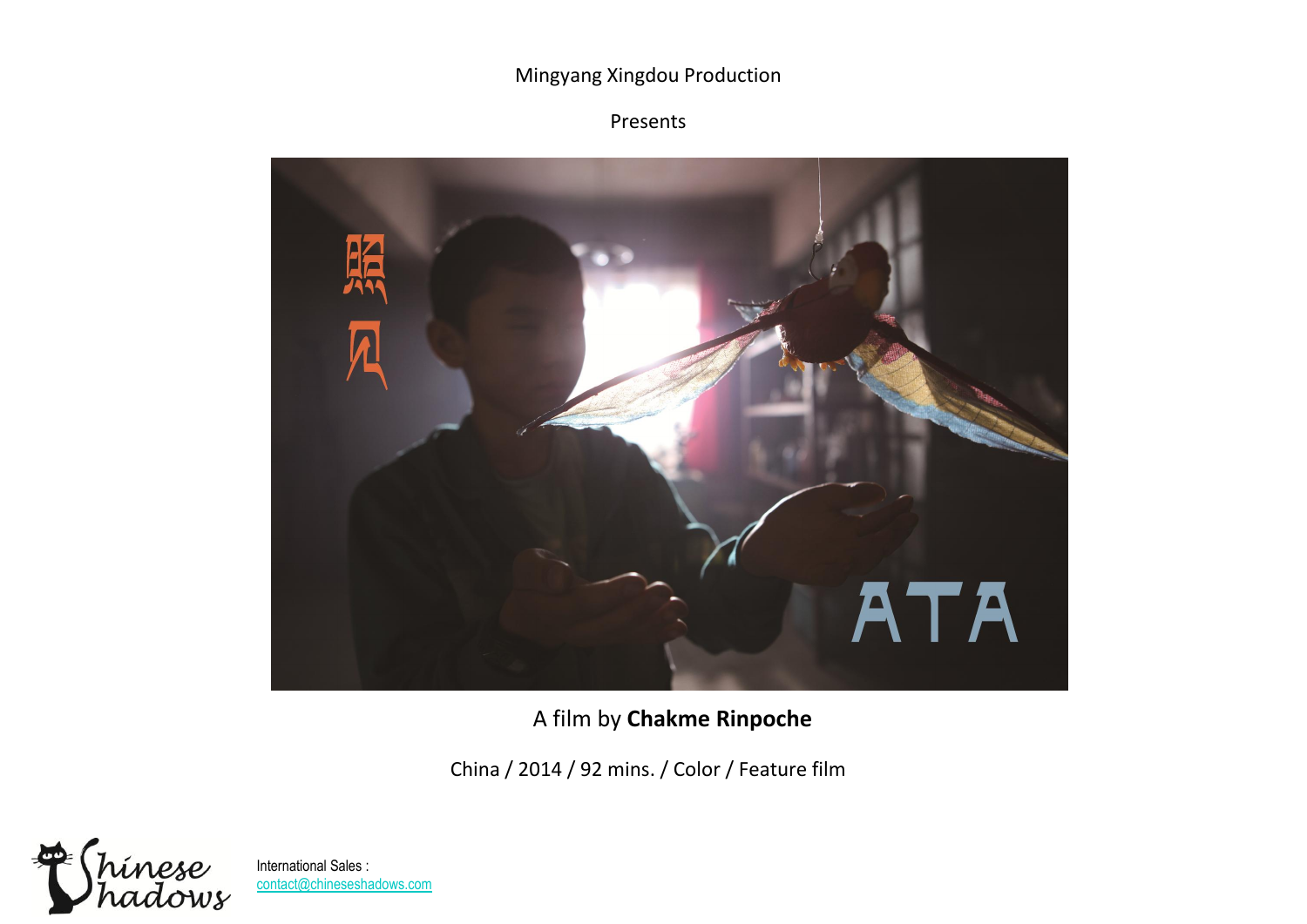## **SYNOPSIS**

Tianyu is a sightless child who dreams about another life different from the disabled ping-pong champion career that his single mother is planning for him. He sees much more than what his mother imagines! When he vanishes one day, his mother is forced to look into his world of darkness. As she searches for him, she discovers how to listen and see.



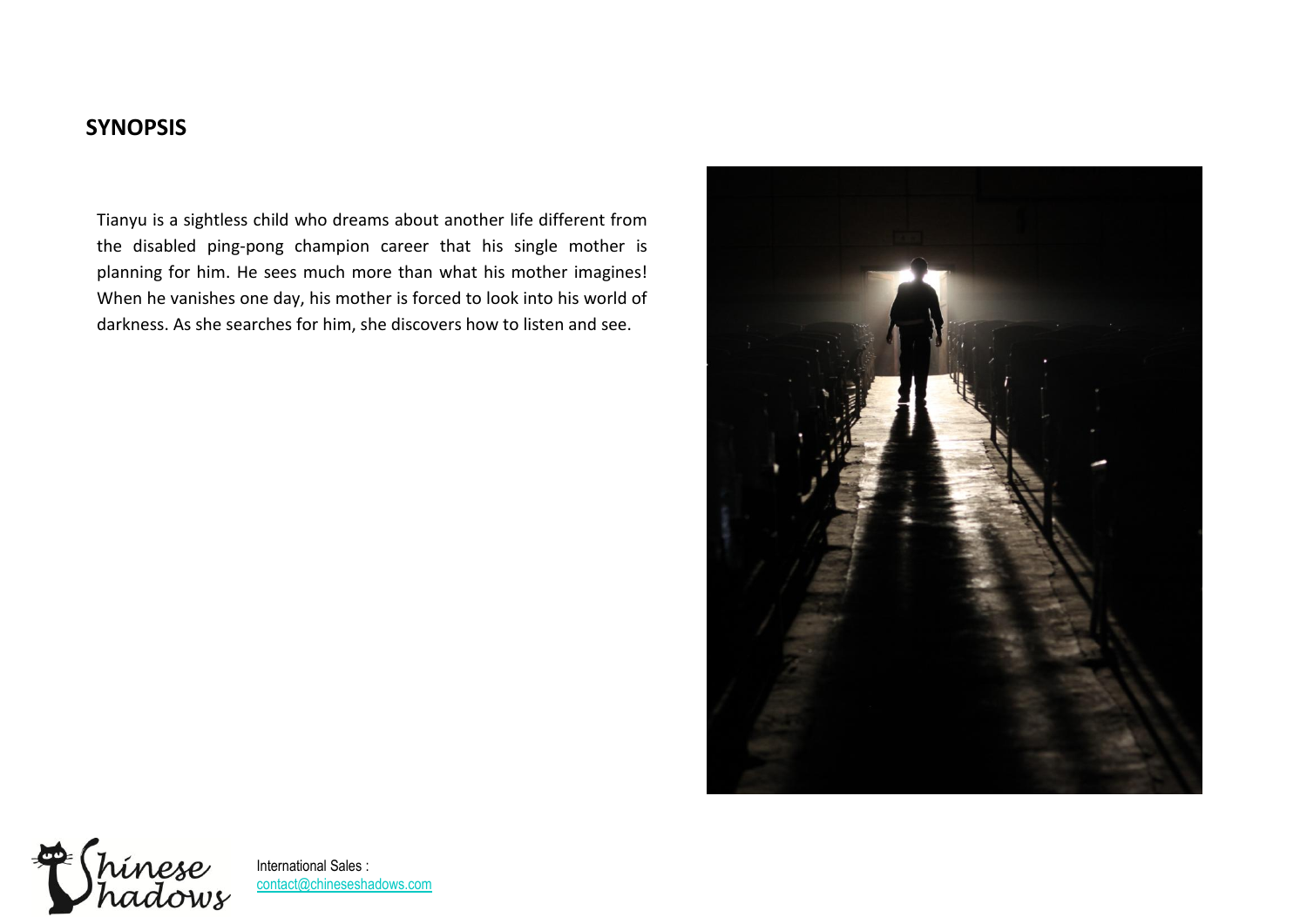## **ABOUT THE DIRECTOR:**



This film is the first film directed by Chakme Rinpoche. "Rinpoche" is a Tibetan honorific term employed to show respect in addressing reincarnated and accomplished lamas.

The first Karma Chakme Rinpoche was the creator of the Tibetan Naiduo Kagyupa branch, at the beginning of the  $16<sup>th</sup>$  century, he wrote the wide spread "*Text of Eternal Happiness*", a shortened version of the "Scripture of Amitabha". His ritual of meditation and chanting are still used in many of the eternal happiness ceremonies.

Chakme Rinpoche was born in the Kham Region in the 1970's. Over the years, his family has many living Buddhas. His grandfather was one of the eight lineage holders of the Tibetan Buddhism (the Warrior of the Lights); his father, uncles and elder brother are also reincarnated Rinpoches of various branches.

Chakme Rinpoche never studied at art or film school. His art life started in a monastery located 4.000m high on the Tibetan plateau. When he was five years old, right after the rehabilitation of Buddhism in China, he watched for the first time a Tibetan Dharma Ceremony. It was also the first time he watched a performance of *The Mask Dance of Deities*, which particularly shocked him. At eight years old, he started learning the traditional earth mask craft with the monks.

In order to master the traditional skill of Mandala and Thangka paintings, he started drawing training after being acknowledged as the 9<sup>th</sup> Chakme Rinpoche. Around the same period, he watched his first film at a screening organized by the government: a war film.

At the monastery, he directed several Tibetan Operas ("King Gesaer", "Milarepa", "Songtsan Gampo"). Discovering the importance of cinema and theater, he started renting a projector to screen films to others and started filming with a DV camera.

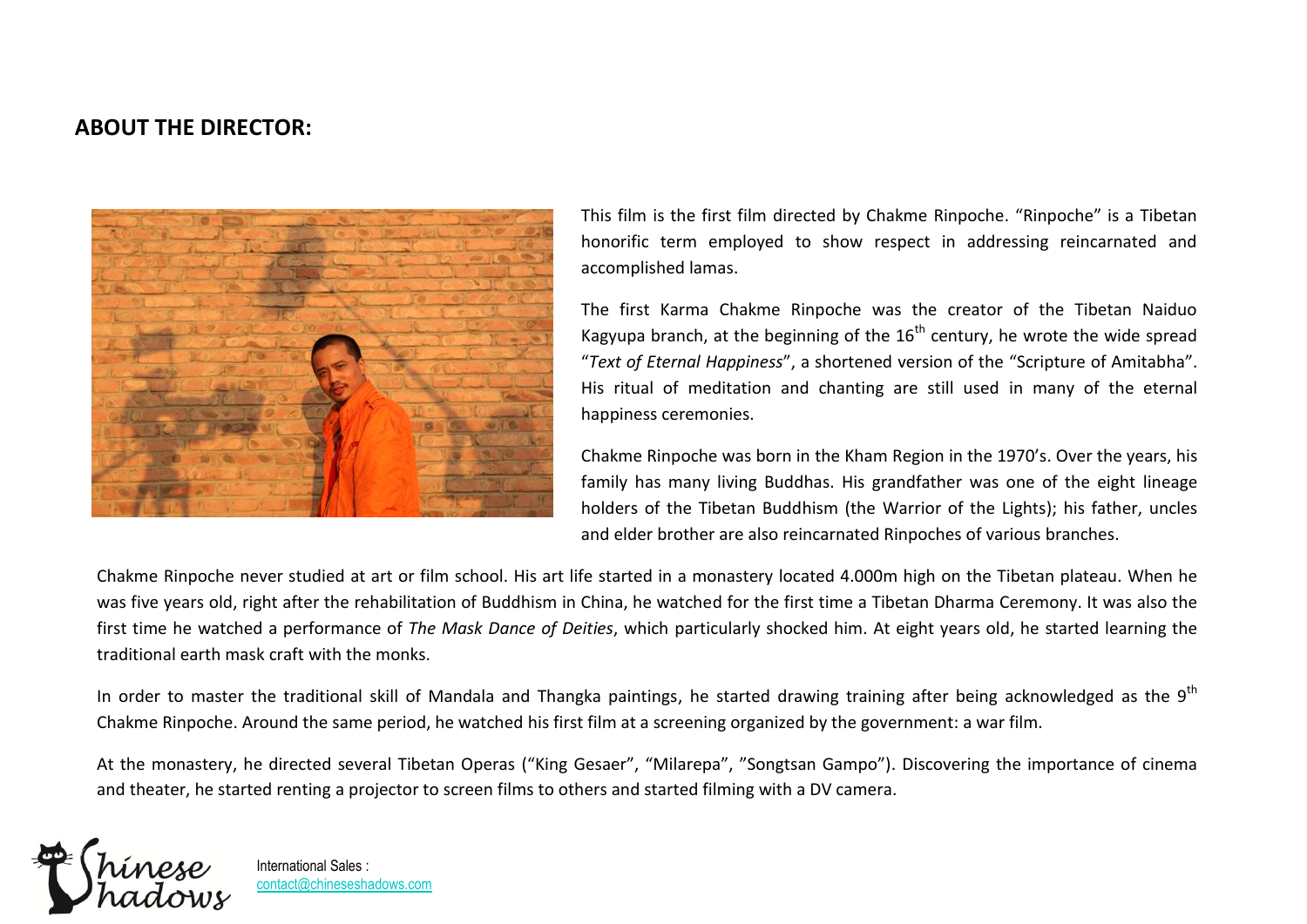# **INTERVIEW WITH THE 9TH CHAKME RINPOCHE:**

#### - **Why have you decided to make a film?**

For me films are contemporary Thangkas, meaning Tibetan traditional paintings, which can spread compassions and wisdom of Buddha in the artistic way. This film comes from my prayers and sunyata (openness).

#### - **How did you start this project?**

After travelling to several countries, I realized the cultural differences between the different places I went to and my hometown. I have met a lot of filmmakers, writers, musicians and social workers. I also watched a lot of films. Gradually I developed clearer thoughts. In this world of different languages, cultures, religions and traditions, cinema could be a special language to break barriers and be accepted by all. If I'm telling a story in Tibetan, only Tibetan could understand, but if I'm telling a story with the cinema language, people in rural villages all over the world could hear me. That's when I felt the desire to become a filmmaker. ATA is the fruit of those years of sedimentary accretions.

## - **How did you come up with this story?**

I wanted to make a movie that would tell a story happening from the inside of the body, to discover the spirit and the soul. The matter is the path of the idea, not the emotion. Shooting the story of a blind child is a good way to probe the depth of the heart. Often, we understand the world through the eyes, but I don't really agree with this. The heart is the founding of the knowledge. If you keep your eyes open but closes your heart, you can't grasp this world's truth. Reality, surreal and imaginary world are relative. Before the mother covers her eyes, she is in the reality. When she covers them, she's in the spiritual world. So she can look for her child within this world.



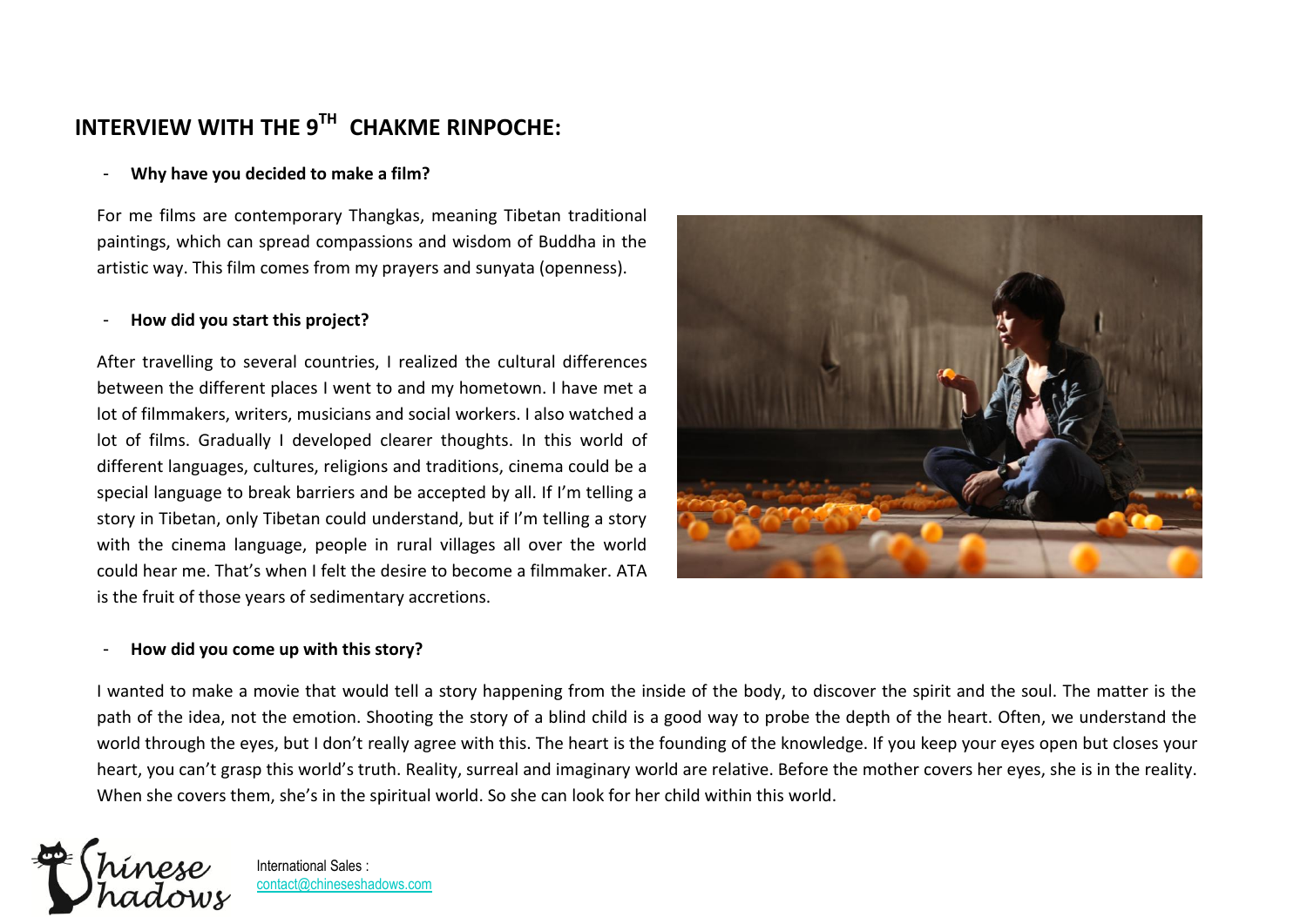#### - **What does the title mean?**

ATA comes from Sanskrit. Its first meaning is "take away the pain".

#### - **How have you selected the actors and worked with them?**

The two actors playing the adults, the mother and ping-pong trainer, graduated from the National Institute of Drama. They played in many other independent productions. They followed their own artistic path.

As for the two children, one is beautiful, with a clean face (Tianyu) but his depressive and sad mother limits his inside. He is looking for his light. The other one (Liang) is an orphan who also has motility troubles. But he is free and happy inside.

The communication with the two children went very well. I didn't ask them to play a certain way. I wanted them to express themselves very freely. As they can't see the result of their acting, or what's going on around them, it allowed a very simple and smooth shooting.

#### - **How have you decided of the visual style of the film?**

This film was shot with only one 50-focal length camera lens of Anamorphic Widescreen of ARRI ALEXA. The reason of shooting this way was that I believe that Buddha sees everything with the same sight. When you want to see something clearly, you should come closer. When you want to get a wider picture, you should climb the mountain and see for yourself.

#### - **The music and the sound play a very important part in the film, could you tell us a bit about these elements?**

The music is mixed with sounds of ping-pong balls and rackets, in order to reveal the sensitive world of hearing of blind people. We used mostly a minimalist soundtrack for the music. There are not a lot of variations, besides the peak and the end of the movie. There's no dramatic melody, but mostly similar notes. Listening to this kind of music can be a relaxing feeling; no emotions are inducted by it. It's easier to enter in the hearts of the characters and thus do a personal introspection.

There's one main path in the movie; it's the development of the feelings and thoughts of the mother. Then the sound is mostly the one from the outside. But I do also use sounds that come from within the characters. There's no exaggeration, mainly subtle, calm sounds. In many cases, people who can see, see less than blind people. But if you close your eyes, you can see more. Because then the heart's vision is developed. The ping-pong ball is usually empty inside and silent. But the ones for impaired people are full of small iron marbles making noise when the ball is rolling. As the iron marbles are heavy, the ball cannot bounce. If there is nothing in the ball, it can bounce freely. The inside of the ping-pong ball can be compared to the heart. If one has a heavy heart, if it's bruised, it will make sounds.

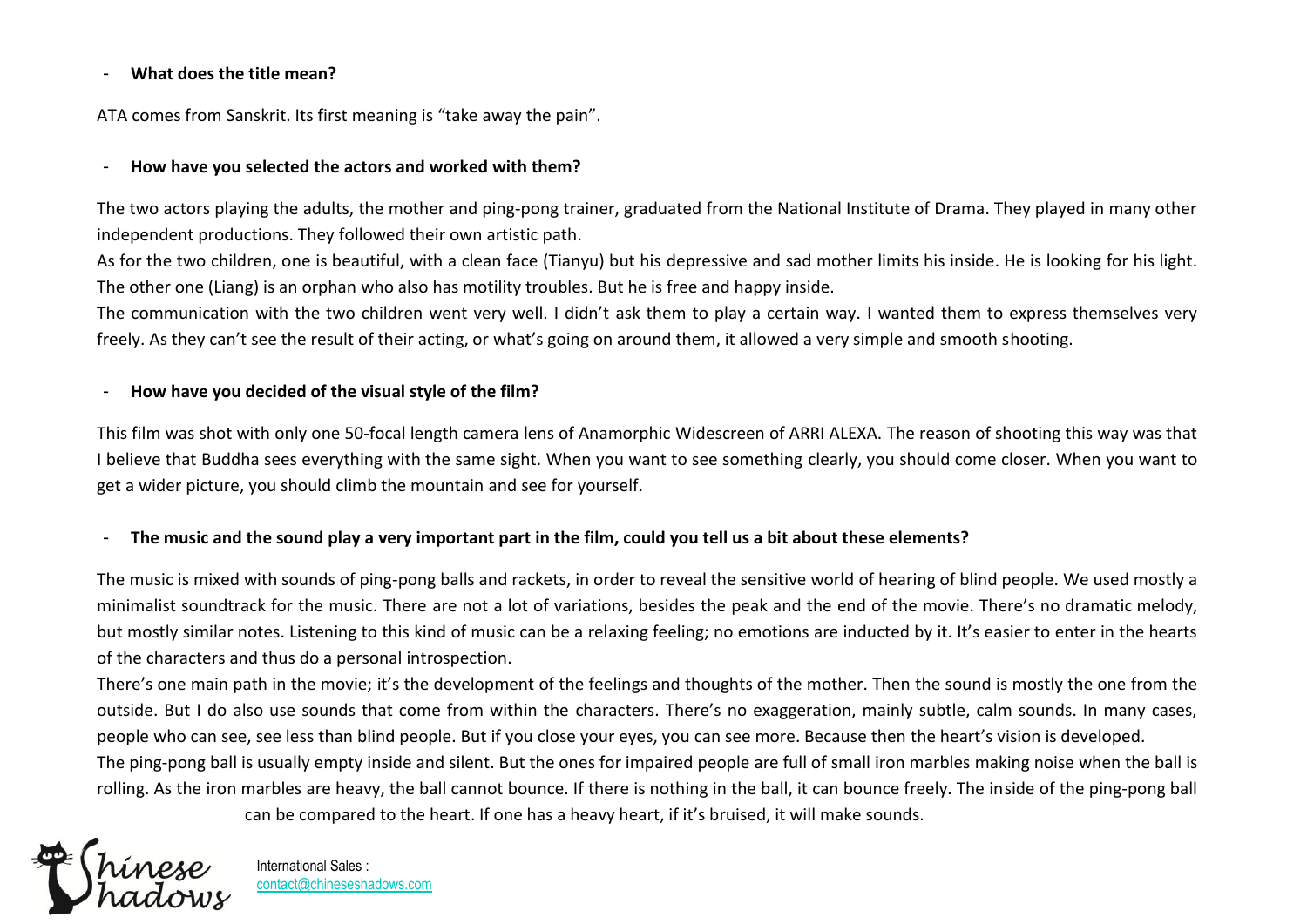#### - **How was your first encounter with a camera?**

In 1980, I was about 15. During a horse race in Yu Shu (the Tibetan region of Qinghai province, West of China), there were some cameramen. Maybe they were journalists. This is the first time I saw a camera, and saw how images for films and television are produced. In 1993, a friend offered me a small Sony DV camera. I shot a few images of Hong Kong with it and brought them back to Yu Shu and showed them to the shepherds. I shot their reactions during the screening and afterwards showed them their own image. Everyone was so impressed and excited to see oneself on screen. This was my first use of a camera.

#### - **What is cinema for you?**

Friends asked me: "Why a living Buddha would like to make a film?" and my answer is: "If someone would stay still for a couple of minutes, in order to think about learning and the value of life after watching my film, all the time I've spent on doing it, would be worthy".



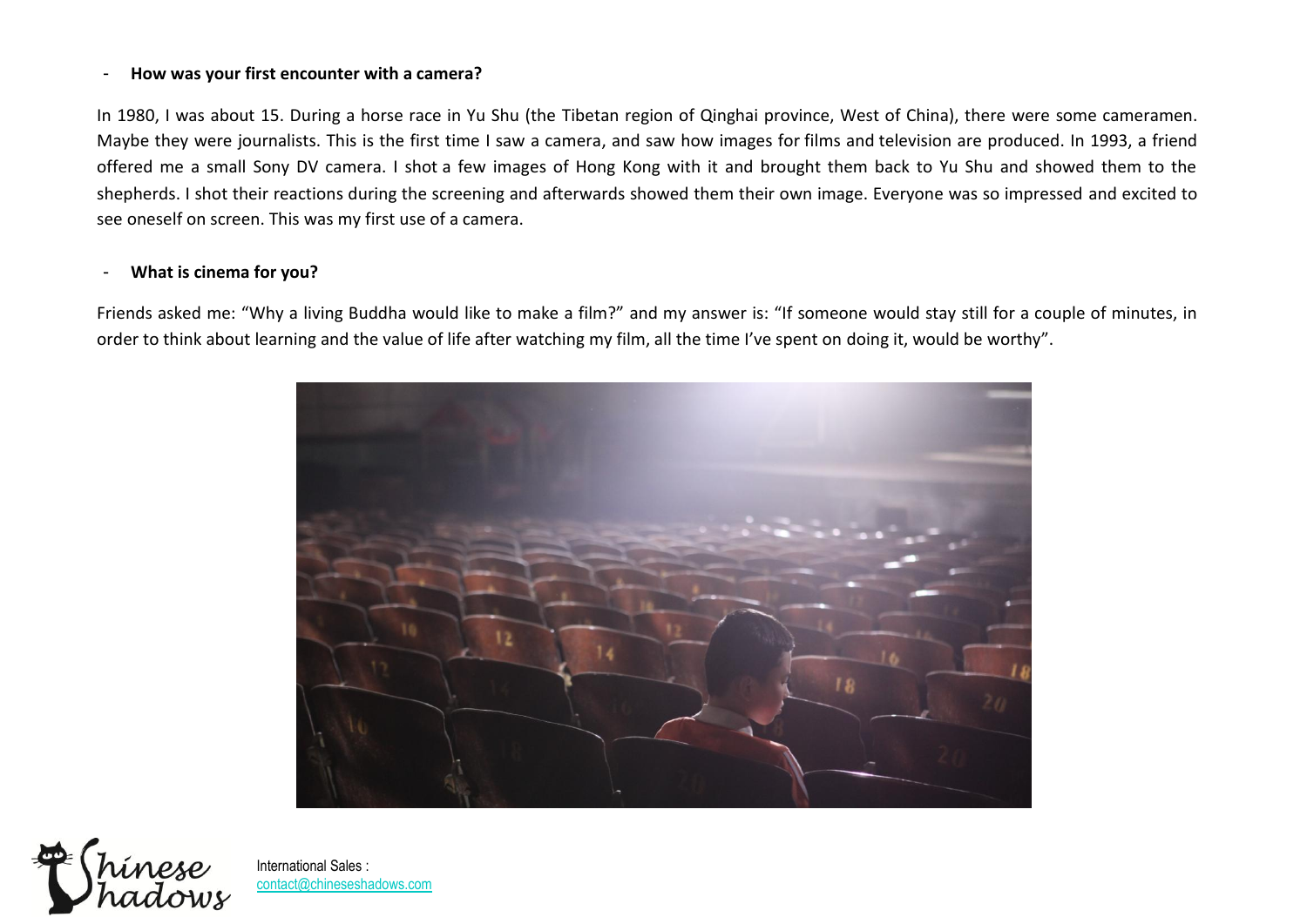## **CREDITS**

| Director            | Chakme Rinpoche                               |
|---------------------|-----------------------------------------------|
| Screenplay          | Chakme Rinpoche                               |
| Image               | LU Sheng                                      |
| Art direction       | <b>YU Peng</b>                                |
| Editor              | Chakme Rinpoche                               |
| Music               | WANG Jue, JIN Wang                            |
| Sound               | <b>WU Jiang</b>                               |
| Cast                | WANG Ning, JIAO Gang, MENG Tianyu, TIAN Liang |
| Producer            | LI Mingyang                                   |
| Production          | Mingyang Xingdou Production                   |
| In association with | Tsanpo Arts, Filmblog Media, Baotou Culture   |